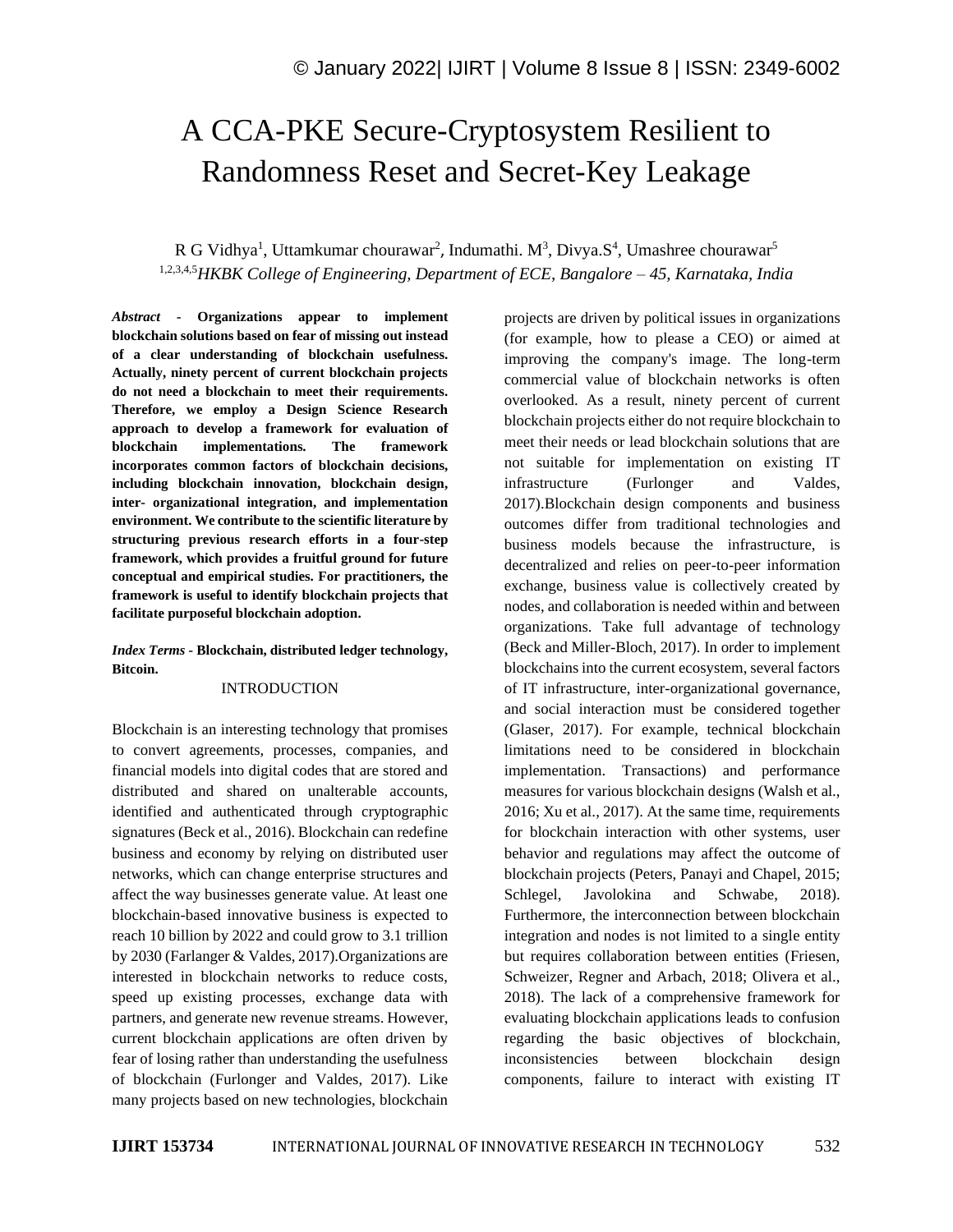solutions, and future prospects for technology (Furlonger and Valdes, 2017).

In the context of this discussion, the purpose of the manuscript is to gather technical and management knowledge about blockchain and to operate it in a way that evaluates blockchain applications. We answer the research question: What are the common factors of blockchain decisions to evaluate blockchain applications and how do these factors relate to each other?

This study follows a design science research approach (Hefner, Mars, Park & Ram, 2004). To collect data, we use scientific literature that helps us access a range of blockchain evaluation factors. Building on blockchain IT tools, we organize outcome factors into a framework that evaluates blockchain applications into four semantic categories: blockchain innovation, blockchain design, inter-organizational integration, and implementation environments. We evaluate the framework by conducting interviews with experts and reviewing the implementation of the framework in the Brooklyn microgrid project (Lacity, 2018; Mengelkamp et al., 2018).

The study contributes to the scientific literature by synthesizing and mobilizing previous research efforts in the framework of evaluating blockchain applications. Moreover, the manuscript itself contributes to the structure. Entrepreneurs can use the framework to understand in advance the key factors for the success or failure of blockchain applications.

We created the manuscript as follows. We start with the blockchain background and highlight the importance of DSR in the blockchain space. Next, we define our DSR methodology. Then we introduce the developed framework. In addition, we show the application of the framework in the Brooklyn Microgrid project. Next, we discuss key findings, implications for theory and practice, limitations of our study, and areas for future research.

# Blockchain Background

The blockchain Bitcoin blockchain was introduced by Satoshi Nakamoto in 2008 - a transparent, global and openly accessible shared property account that maintains a history of financial transactions between members of a decentralized peer-to-peer network (Nakamoto, 2008). Over time, other types of blockchain have emerged that differ in their approach to blockchain governance (Table 1).[1] Unauthorized public bitcoins are fully decentralized blockchains where everyone can read, write and authenticate information (Beck, Miller-Bloch and King, 2018). This blockchain is useful for applications with a large number of untrustworthy participants as there are no access restrictions and no authentication is required for authentication. Unlicensed public blockchains require proof of working consent mechanism or wager consent mechanism to obtain agreements on system updates.[2] Examples of applications are cryptocurrencies, where participants do not have to trust each other but the blockchain itself (Nakamoto, 2008). Public authorized blockchains are more centralized blockchains, where only authenticated and pre-defined users can read and write transactions. However, all nodes in the network participate in seeking consensus. Participants identify consensus mechanisms. Consortiums of entities (e.g., Ripple) are examples of publicly licensed blockchains, where predefined nodes in the network are trusted entities and interact directly with each other to support peerto-peer transaction exchange (Walsh et al., 2016).

Licensed private blockchains are fully centralized blockchains that do not require access authentication permissions, which require additional authorization rights that are usually granted only in small numbers.[3] Nodes that are authorized to read data also need to be authorized to transmit transactions. In licensed private blockchains, many highly trusted nodes are involved in seeking consensus (for example, practical Byzantine fault tolerance) based on the provision of resources. Typically, companies use licensed private blockchains (for example, Hyper-Laser) for their implementation. A private blockchain does not apply. No apps selected

| Table 1. Blockchain Types                          |                                                                                                                                                                                                                                  |                                               |
|----------------------------------------------------|----------------------------------------------------------------------------------------------------------------------------------------------------------------------------------------------------------------------------------|-----------------------------------------------|
| <b>Blockchain Types</b>                            | <b>Description</b>                                                                                                                                                                                                               | <b>Applications</b>                           |
| <b>Public Permissionless</b><br><b>Blockchains</b> | Everyone can read, write, and validate the information.<br>The consensus is enforced by proof-of-work or proof-of-<br>stake. Users are usually anonymous and pseudonymous.                                                       | Cryptocurrencies<br>(Bitcoin)                 |
| <b>Public Permissioned</b><br><b>Blockchains</b>   | Only authenticated and pre-defined users can read and<br>write transactions. All nodes participate in consensus<br>finding. Identifiable nodes determine consensus<br>mechanisms.                                                | Organizational<br>consortia (Ripple,<br>$R_3$ |
| <b>Private Permissioned</b><br><b>Blockchains</b>  | Access authorization does not entail validation<br>permissions, which require additional authorization<br>rights given to several nodes. Consensus (e.g., practical<br>Byzantine fault tolerance) is enforced by trustful nodes. | Enterprise projects<br>(Hyperledger)          |

Design Science Research in the Blockchain Domain In recent years, interest in the blockchain has grown far beyond Bitcoin. The financial and other sectors are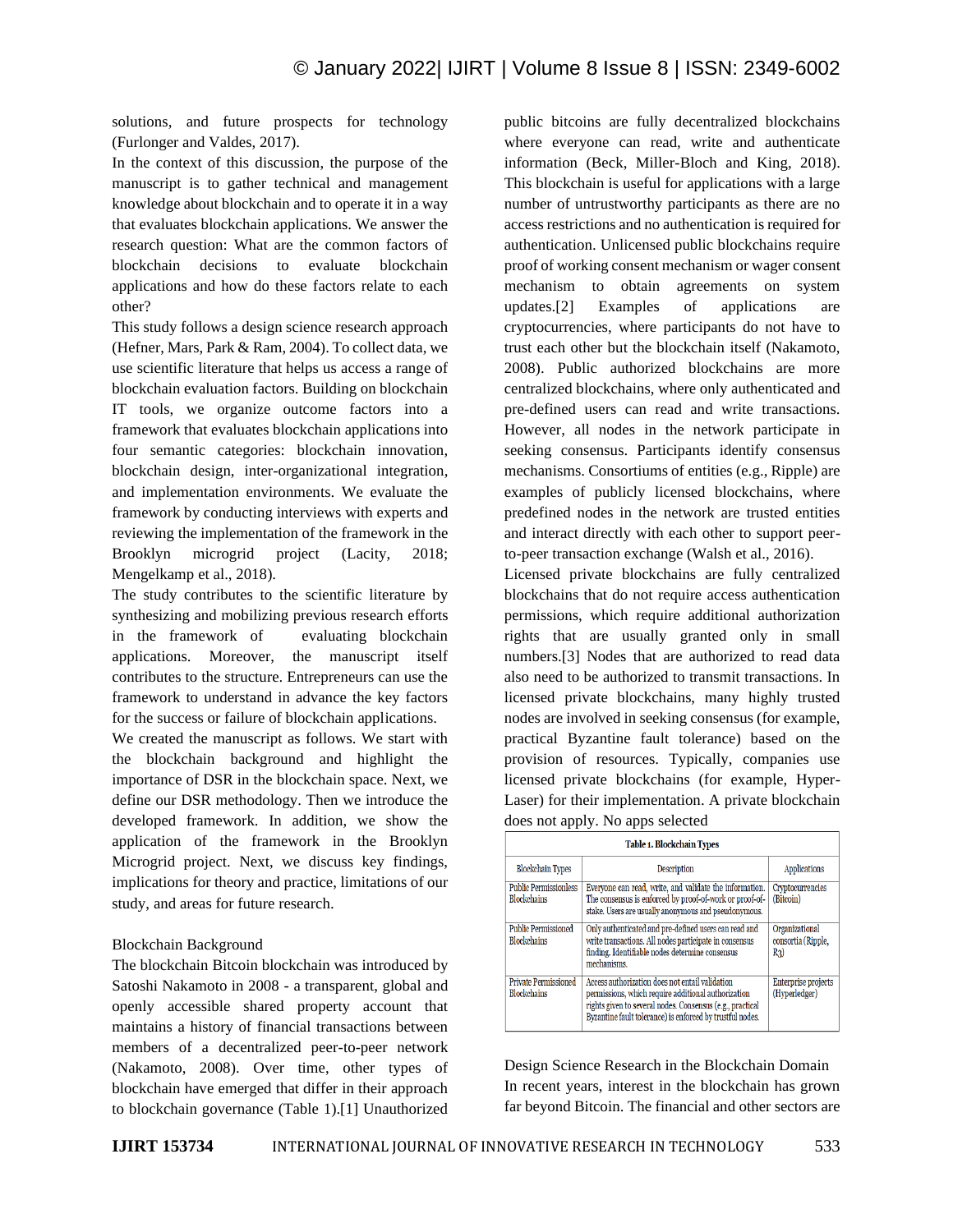searching for prototypes of the blockchain proof concept. For example, blockchain prototypes for financial transactions can replace trust-based payment solutions (Beck et al., 2016). Automated execution of blockchain-based financial contracts can move from natural languages to the official languages of smart contracts (Elsman, Egelund-mu, Henglein and Ross, 2017). If the workflow is managed across institutions affiliated with a German bank, it can be run on blockchains (Fridgen, Radszuwill, Urbach, and Utz, 2018). In addition, blockchain prototypes can reduce the cost of client authentication processes and revolutionize loyalty programs (Wang, Luo, and Xu, 2018). In the public sector, blockchain prototypes aim to double tax investors in dividend payments and transfer land records from paper to the blockchain (Hyvärinen, Risius and Friis, 2017). Public health services can benefit from health care value chain audits to manage medical records on blockchain, improve critical health care, and improve patient outcomes. For the energy sector, the most researched implementation is its integration into electric vehicles and microgrids (Albrecht et al., 2018; Hua et al., 2018; Lacity, 2018; Mengelkamp et al., 2018). Logistics is exploring prototypes for transforming documents central in transportation (for example, bills of lading) into blockchains into smart contracts (Naerland, Müller-Bloch, Beck and Palmund, 2017). Other blockchain proof-of-concept concepts enable automated transactions of real-world assets such as diamonds (Notheisen, Cholewa and Shanmugam, 2017; Loebbecke, Lueneborg and Niederle, 2018). For social companies, the blockchain is the core technology of crowdfunding platforms and social networking practices (Schweizer et al., 2017; Ciriello, Beck and Thecher, 2018).

In contrast to the specific proof concept, the conceptual framework guides the integration of blockchain applications across industries and markets. The basic idea of the proposed framework focuses on several layers of blockchain technology and its environment (Glaser, 2017). For example, the blockchain market engineering approach introduces the macro elements of blockchain-based platforms and the surrounding factors (such as legal, social and economic barriers) that represent the underlying macro layers of the infrastructure (Notheisen, Hawlitschek, and Weinhardt, 2017).[4] The infrastructure layer implements blockchain protocols that define the basic elements of blockchain system design, including distributed databases . Approval mechanism and encryption protocol. The infrastructure level, in turn, influences the application logic for implementation and is the basis of microeconomic design. Based on these envisioned applications, social factors and individual user behavior in decentralized networks can be analyzed. Other process-based tools investigate the dynamics of blockchain implementation (Beck and M  $\bar{x}$  ller-Bloch, 2017; Albrecht et al., 2018) or offer ways to develop blockchain use cases (Friesen, Redszuville, Rigger, and Arbach, 2018). Researching the topologies and classifications of blockchain-related concepts (such as cryptocurrencies) for market factors affected, such as the potential for restriction and competitive pressure (Kazan, Tan and Lim, 2014). Patterns and patterns of blockchain business networks formalize concepts and characteristics to describe integral parts of blockchain business models and values (Rückeshäuser, 2017; Seebacher, 2018). Management studies obtain combinations of business factors for the implementation of block chains (Lacity, 2018; Mengelkamp et al., 2018). Also, there are classifications of new events causing blockchain, for example, economics (Friesen, Schweizer, Regner & Arbach, 2018; Olivera et al., 2018). The Blockchain Economy and Decentralized Autonomous Organizations (DAOs) are of interest to various governance structures.[5]



#### METHODOLOGY

Defining the problem The blockchain field is still in the early stages of development and is related to the lack of specific tools to guide the evaluation of blockchain applications. This results in a large number of failed blockchain applications (Labazova et al., 2019).

Objective definition. To explore the potential use of our framework, we asked experts in informal negotiations if a solution was needed. The authors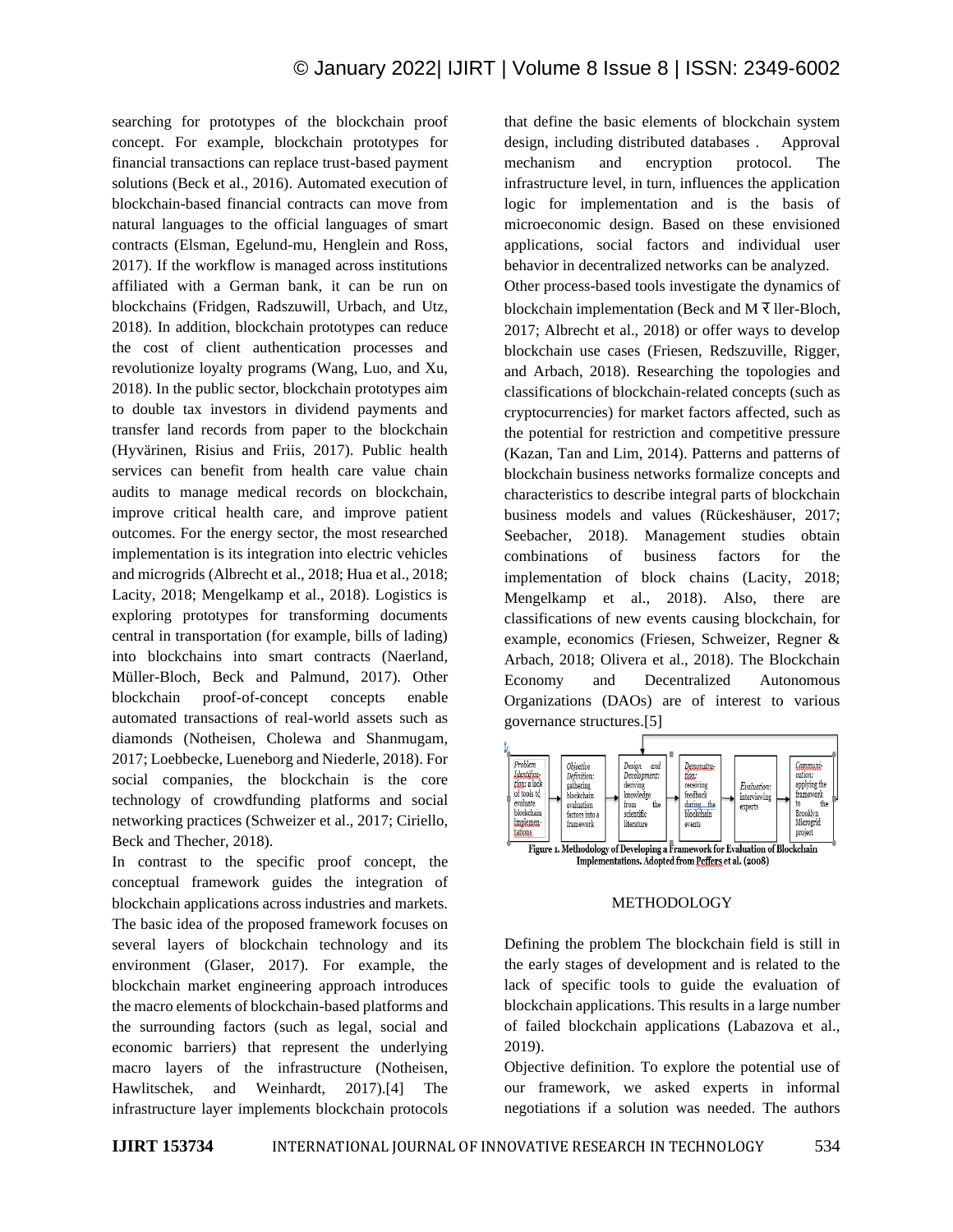systematically participated in thematic blockchain programs to come up with solutions.

Design and development. We've redesigned and refined our solutions based on access data analysis. For data analysis, we applied open-pivot cryptography to remove the initial classification and overlapping concepts of blockchain concepts while performing conceptual redundancy testing against data (Strauss and Corbin, 1990). If available, we also coded the theoretical bases that were used to explain the interrelationships and structure of factors. Next, we grouped the factors into broad categories drawn from analysis and counted the number of documents and expert data on blockchain evaluating factors and their interrelationships (Appendix A). Interrelationships between concepts have been determined based on the semantic implications of one concept over the other found in scholarly texts from literature reviews. Correlations given in scholarly texts and interviews were encoded with descriptive information, such as text excerpts from which the interrelationships were derived. One researcher coded the resources twice in spring/summer 2018 and winter/spring 2019 for initial coding and validation of results (Strauss & Corbin, 1990). The dispute was resolved during the discussion. Finally, we translated the data into a framework for assessing blockchain implementation by literally grouping factors into four categories – blockchain innovation, blockchain design, inter-organizational integration, and implementation environment. Clusters arise from semantic similarities and are based on related artifacts (Notheisen, Hawlitschek, et al., 2017). Subsequently, the four categories are aligned with the four main evaluation steps that guide the evaluation of blockchain applications performance. We have demonstrated the framework developed during blockchain-friendly audiences at scientific conferences, consortia, and other thematic events evaluation. To evaluate our results, we conducted our first set of interviews (seven semi-structured interviews) in April and May 2018. We sought experts in a variety of fields, including computer science, finance, and the social sciences, as our results covered a wide range of aspects of blockchain. The interviews were conducted face-to-face via Skype and telephone and lasted an average of 74 minutes. The interviewees had an average of eight years of work experience and were involved in an average of three blockchain projects. We used the interview guide. We first discussed with the interviewees the appropriate factors for evaluating blockchain applications, and then presented the first versions of the developed framework. The researchers followed the framework in discussing the proposed blockchain evaluation factors and their interrelationships. The interview was transcribed and encoded using NVivo software. In all, we collected ninety-eight pages of interview transcripts.[6]

Subsequently, we modified the framework according to the interview and new literature. Therefore, we asked the same experts for feedback by phone or email on newer versions. All experts answered.

communication. We reconnected the framework developed on the basis of knowledge, demonstrating the usefulness of the framework in implementing a randomly chosen blockchain. The breaches include a generalized abstraction of the framework, which should evaluate any blockchain implementation.[7] For these purposes, we had a caption for well-known blockchain projects. The first author took a piece of paper and said: "Brooklyn microgrid" (Albrecht et al., 2018; Lacity, 2018; Mengelkamp et al., 2018). Subsequently, we examined secondary resources for the Brooklyn Microgrid Project, including the project's website, published scientific documents, and other resources. In total, we searched over 100 pages of secondary data.



Figure 2. A Framework for Evaluation of Blockchain Implementations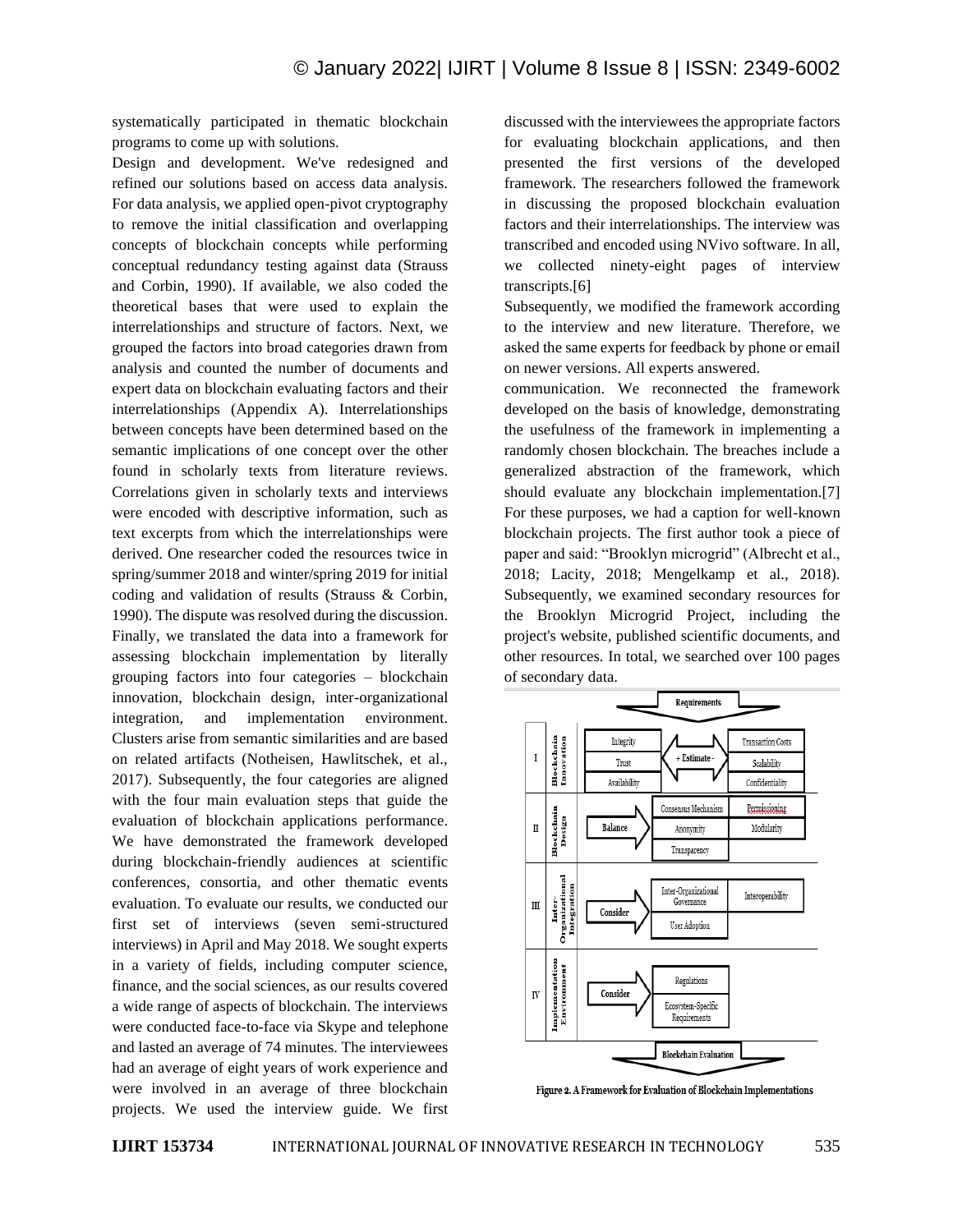# BLOCKCHAIN INNOVATION

First, it is necessary to estimate the suitability of the blockchain for implementation. The suitability of a blockchain category includes six factors that represent the advantages or challenges of specific blockchain applications.

Integrity ensures that information is protected from unauthorized modifications, that is, it preserves its original state (Wüst and Gervais, 2017). Applications can take advantage of data integrity across blockchains to review the validity and demonstrate the immutability of the entire history of continuous transactions between nodes in the network (Glasser, 2017). Increased network fraud is achieved by removing any focal point of security failure and increasing the number of nodes. To attack, a malicious actor requires 51% of network power (Yli-Huumo et al., 2016), which is difficult to achieve on large networks with a large number of competing nodes. Laser immutability can support implementations that require data to be off-chain stored (for example, to verify that data remains unchanged in the cloud). However, there are many ways to deal with blockchains, for example, using arbitrage bots, which exploit the weaknesses of decentralized networks, pay higher transaction fees, and improve network latency (Daian et al., 2019).

Blockchains can provide trust in a network of selfish and potentially corrupt agents by replacing any central point of administration with cryptographic evidence (Nakamoto, 2008). Smart contracts provide additional functionality in blockchain transactions by ensuring that pre-defined agreements between users are maintained without the need for intermediaries (such as lawyers). Smart contracts can be useful in enforcing policies, for example, "launching smart contracts that prevent everyone from sharing malicious files" (I2).[8]

Availability measures the likelihood of the system becoming accessible when needed (Xu et al., 2017). In blockchain systems, availability is provided by replicating data on nodes (Wüst and Gervais, 2017) by reducing the "probability of each node closing and data disappearing" (I7). In centralized systems, there is availability This is usually achieved through replication on physical servers and backups and is an expensive solution for most applications (Wüst and Gervais, 2017).

Blockchain implementation relies on transaction costs (or fees) as tokens representing internet-based pricing (Glasser and Beisenberger, 2015) to reward contracts for processing transactions. Token commodification refers to the assignment of tokens with assets so that blockchain transactions can be used in a variety of contexts. If tokens are not used as assets, there is no common language for integrating blockchains into regulatory workflows and with other systems (I5). There are two main types of tokens that have different commodity levels: stock tokens and utility tokens. Stock symbols are in the form of coins (for example, Bitcoin) and are aimed at higher commodities. Utility tokens are not converted into cash and represent more specific assets (for example, company stock). Since blockchains operate on closed networks (Glasser, 2017), tokens are subject to cost fluctuations because the markets for tokens (such as cryptocurrencies) can change rapidly and dramatically. Additionally, one should be able to withdraw tokens from the system.[9] Scalability refers to the ability of the blockchain to handle increasing workloads. The size of the blockchain network must be scalable enough to meet the requirements of the execution environment. For example, the blockchain for electronic medical records should be scaled to allow all stakeholders to participate in the blockchain-based information exchange. Throughput is the number of transactions that can be successfully delivered and validated during a given period of time in the network (Yli-Huumo et al., 2016). When the frequency of transactions on the blockchain increases, the throughput of the blockchain network should be able to validate the submitted transactions with minimal latency.[10] Transaction size represents the amount of data stored in a single transaction. The number of transactions contained in each block is limited by the bandwidth of the nodes participating in the network (for example, the bandwidth of each bitcoin block is 1 megabyte) and the specific block size (for bitcoin, on average 500 transactions per block) (Xu et al.). Al, 2017). The delay is the time between sending a transaction to the blockchain and the secure integration after a certain number of blocks. For Bitcoin, the response time is close to 1 hour with a block interval of 10 minutes and 6 blocks after confirmation; For Ethereum, this is close to three minutes with a 14-second block interval and confirmation after 12 minutes (Xu et al., 2017).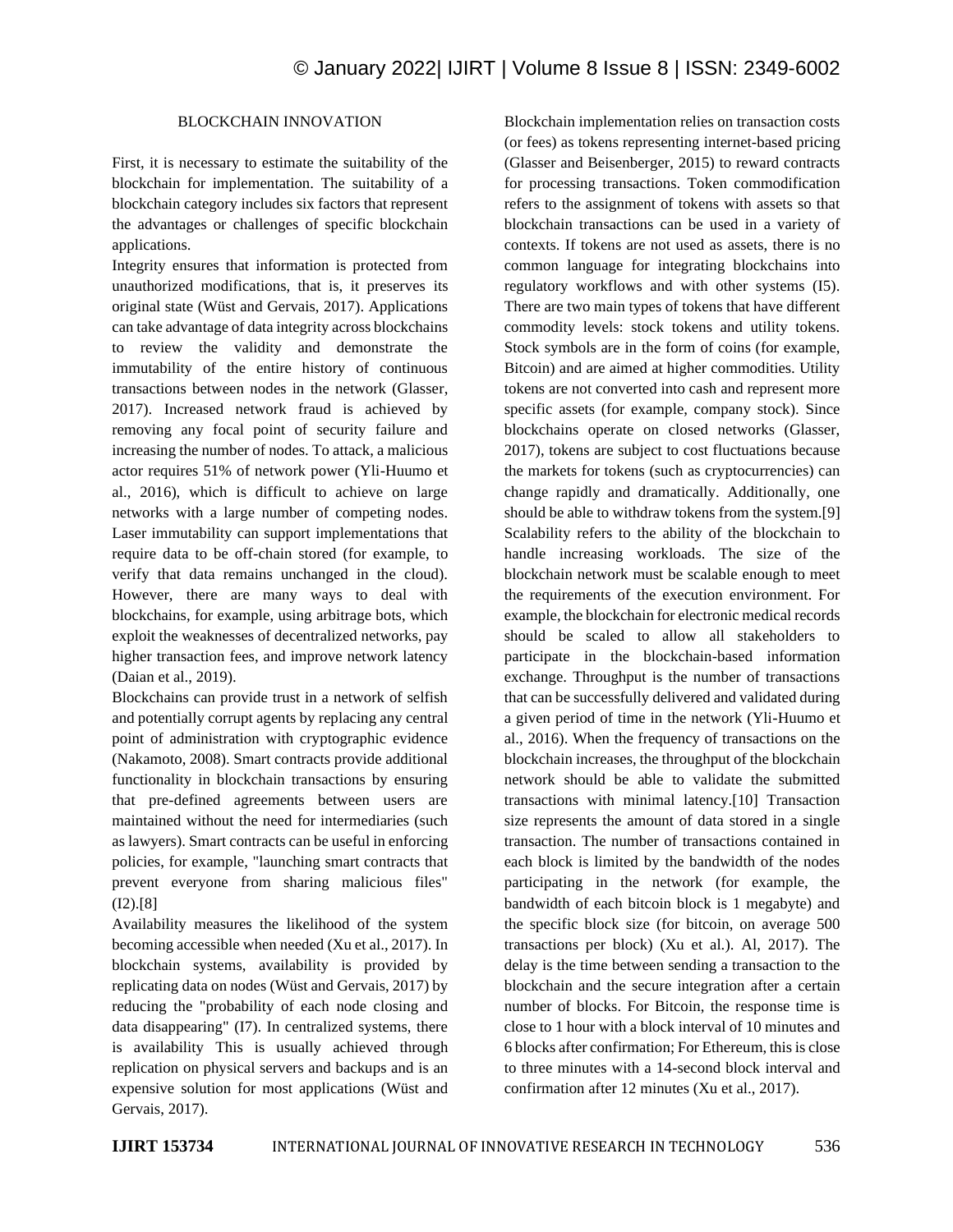Privacy is defined as protecting information from unnecessary disclosures. Data encryption provides privacy in block chains. For example, on the Bitcoin network, all transactions will be publicly visible and user privacy may be compromised. However, Monero and Zcash use advanced encryption architectures to protect users' privacy.



Figure 3 : Schematic View of LCD

# Blockchain Design

Blockchain designs are aimed at minimizing losses and maximizing the benefits of the blockchain in accordance with the project's requirements. The first and most important factor is the approval mechanism that ensures that only valid and unique transactions are added to the blockchain (Walsh et al., 2016). There are three main consensus mechanisms. Proof of work requires resources from me (eg processing time) to produce relatively solid data. (delegated) Proof-of-Stack distributes the ability to create new blocks based on user participation in the system. Practical Byzantine fault tolerance combines individual decisions made by trusted nodes in a network that together define system-wide agreements. "This consensus part is the hardest part when designing a blockchain because it will affect everything. You make key decisions about the consensus mechanism here, and it's hard to change them later. The right choice of consensus is to move from thinking about design to thinking about implementation.".

The anonymity of users determines the accuracy with which users can be matched against certain identities. For example, users are anonymous in the case of Bitcoin and anonymous in the case of Zcash, while users are often identified on business blockchain networks (for example, hyperlaser). Anonymity of users is considered according to project requirements. "If you're thinking of existing blockchains for clinical data, they prefer anonymity. But if you're thinking of a pharmaceutical company, you need to de-identify the users at some point" (I2).Transparency represents the accessibility of block chain information or data (Yli-Huumo et al., 2016). The transparency of blockchain networks gives end users a degree of control over the programs they run. In some scenarios, the processors in question may act as a black box and may not reveal how they reached specific results(for example, Oracle):

The results are published in series. However, this goes against the basic understanding of how the blockchain works. Transaction transparency represents the degree of openness of data in block chains. There are no restrictions on reading blockchain data on a public blockchain; Private blockchains restrict virtual users' access to blockchain data (Walsh et al., 2016). If the transparency of the transaction is public, anyone can retrieve the transaction history and retrieve sensitive information (Walsh et al., 2016). For shared economies, for example, transparency can predict signals and thus predict economies; "For medical records, transparency is harmful because one must first follow the law" (I2).

The permission determines whether all users can participate in the network or whether participation in a small community is limited. Permitted blockchains restrict the processing of transactions on pre-selected nodes, while unauthorized blockchains do not restrict the identification of authentication nodes (Walsh et al., 2016). As for implementation, the differences emerge when solutions target external communication with customers (eg online services) or when the blockchain is used to manage inter-organizational processes (eg supply chain management).

Blockchain modularity may be required to separate different types of transactions stored in the blockchain to reduce system complexity or improve scalability. Side chains allow assets to be moved between multiple block chains. This allows users to access new systems using assets they already own (Xu et al., 2017). By reusing assets, these systems can interact with each other to avoid lack of liquidity and market volatility. Some data should not be stored in block chains and chain decisions should be made during the project. To support off-chain decisions, other storage systems (eg interplanetary file systems) are required. For mobile devices, the concept of light nodes can be considered versus full nodes. Full nodes copy the entire transaction history and this history must be downloaded. Lightweight nodes authenticate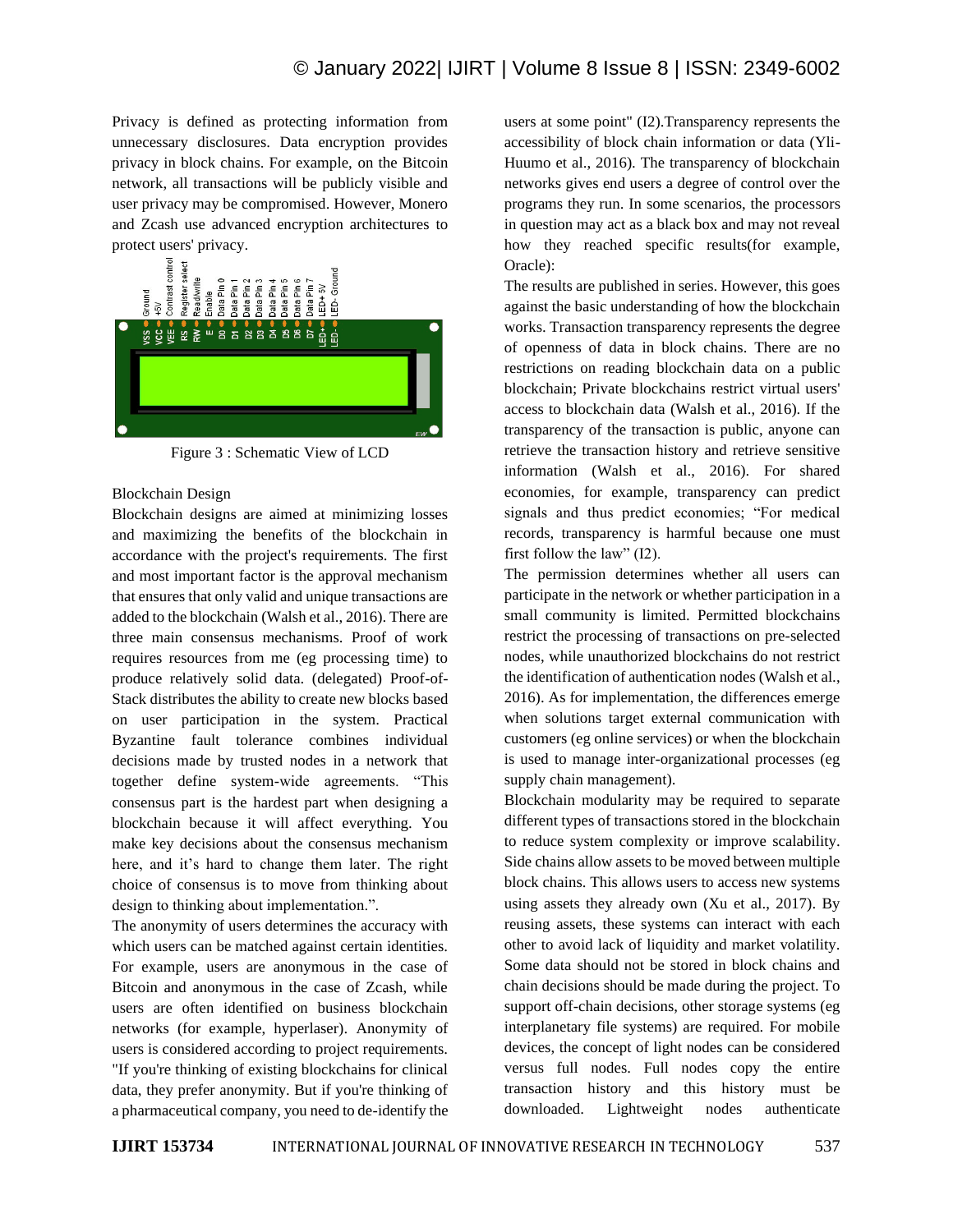transactions using simple payment authentication methods that just download the headers of all blocks in the blockchain. Full nodes support lightweight nodes by allowing and transmitting transactions across the network and by notifying light nodes when a transaction is affected.



Fig 4: Piezo Buzzer

Integration Between Organizations

Cross-organizational governance assesses whether blockchain capabilities enhance competitiveness between organizations (Beck et al., 2018). The vision, strategy, and tactics may differ or be affected by the blockchain due to its nature between organizations. For example, open source strategies must provide universal access to development rights. The value of the trade depends on the specific use case. Other project-specific features (such as project size) may affect blockchain adoption. It is necessary to consider the transfer costs arising from blockchain adoption. However, these research guidelines are still in their infancy and should focus on how governance differs or is affected by other IT solutions versus blockchain. User interactions are at the heart of blockchain, and users need to be careful about blockchain adoption. "I believe that organizational influence is simply the social structure of people, which produces value" (I1). User acceptance is driven by ignorance of the hype and technical knowledge surrounding blockchain and the implications of blockchain. "In the future, people will start to realize that blockchain was a good idea for some things, but also a very bad idea for everything else, like Facebook" (I1). A user's dependence on a blockchain may depend on utility (the quality of ease of use to effectively accomplish a specific task), which is currently an issue with the blockchain. For example, Bitcoin API is difficult to use in development services (Yli-Huumo et al., 2016). Acceptance of technology and related combinations, such as ease of use and usefulness, and cultural and age differences, as well as concepts from the broader acceptance literature, such as technology acceptance theory and integrated technology acceptance theory, can provide additional insights for assessing user adoption. An important question is whether current theories about user adoption will hold up to blockchain technologies as well.

Interoperability is defined as the interoperability between block chains, and the interoperability of the block chain with other systems. The interactions between block chains are related to the interaction of tokens. Blockchain platforms (such as Ethereum) that use their own currency make it difficult to interact with other platforms. If someone is on the blockchain network and uses their tokens, it increases the value of the tokens. "The worst thing that can happen in five years is to use Ethereum only because the whole point of the blockchain is not a single pivot point and that is the reason for failure" (I2). Interactions between blockchains and other systems should come naturally when they adhere to data standards.

# Implementation Environment

The blockchain must comply with regulations and other requirements in the implementation environment. Blockchain compliance with current regulations is the biggest hurdle. Data standards have not been proposed to deal with blockchains. "I think governments and regulators, in general, are far behind in terms of data in blockchain and data market-driven economies" (I2). One of the problems with block chains is that they have a cipher layer that can allow for ambiguity in the actions that occur in block chains. Only a handful of governments have enforced blockchain rules, for example, in Singapore, China, Japan and South Korea. The requirements for an ecosystem can vary in the suitability of the blockchain to the market and industry. Ecosystem self-sufficiency depicts closed systems where the exchange of values occurs without external interactions (Glaser, 2017). Achieving a high degree of ecosystem self-reliance requires the support of customers and value providers within the ecosystem. Institutionalization involves the extent to which blockchains are integrated into social structures, for example, those of issue value (for example, central banks or community currency issuers). "In some cases, you need to have a locked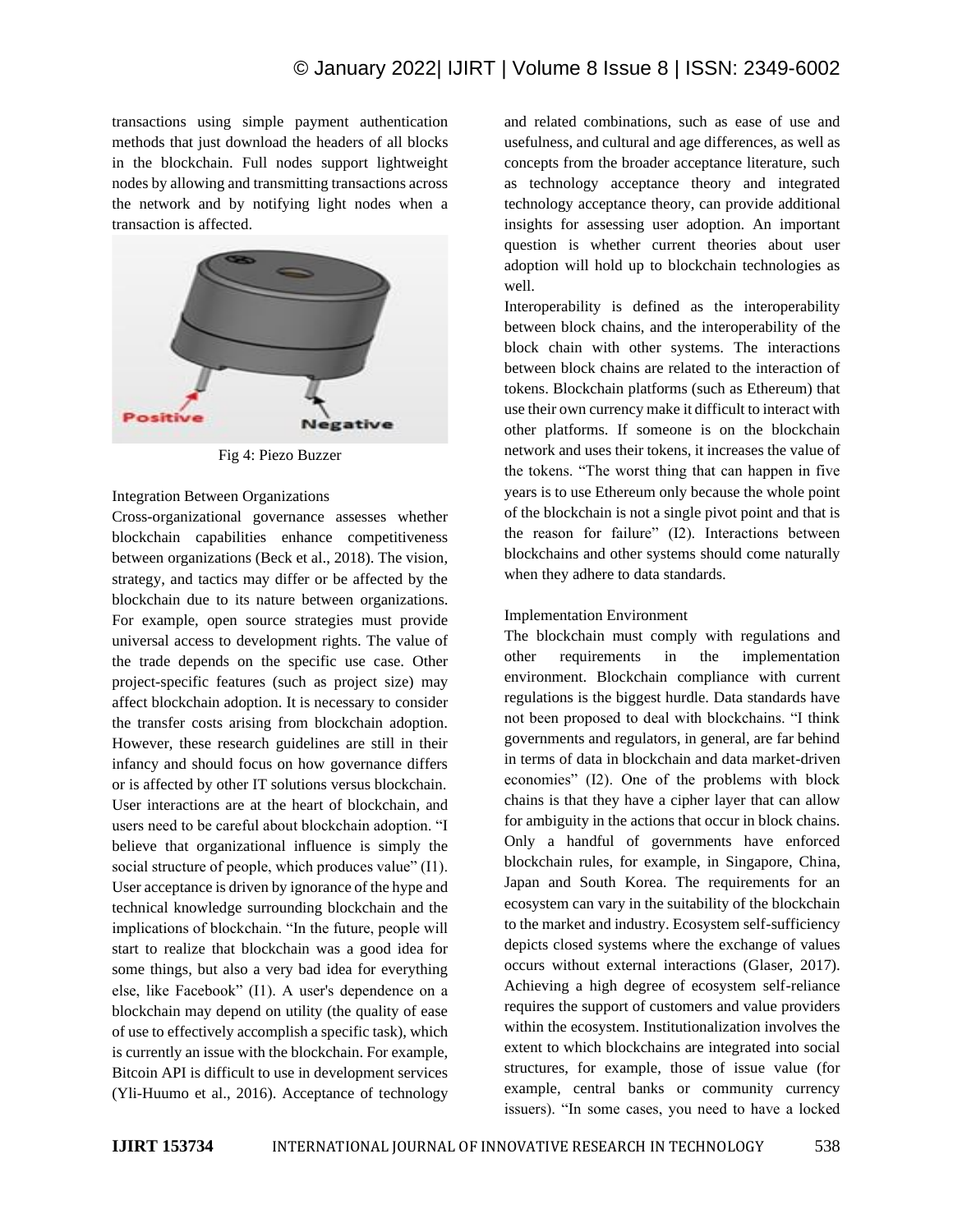blockchain, for example, Fedcoin, if federal states decide to start their own currencies to bypass banks and waive certain taxes" (I2). Other economic constraints, including the potential for industry disruption or distribution of market power, and competitive pressures, can be considered along with related principles (for example, principles of competition and market performance) to further inform blockchain.

## METAL DETECTION

Selected interrelationships between factors

Developers and blockchain integrators also need to consider the interrelationships between factors when evaluating blockchain applications. We found 48 correlations between factors, however, we only discussed the mentioned factors more than twice. In general, trade-offs between all factors must be specifically considered for each implementation.Consent mechanism and modularity  $\Box$  Integrity and scalability: Consensus mechanisms are closely related to issues of integrity and scalability, and trade-offs are required. Different approval mechanisms have different delays related to transaction confirmations (Walsh et al., 2016) and need to manage the speed of transactions according to appropriate integrity levels (Risius and Spohrer, 2017; Xu et al., 2017). Blockchains are not suitable for highfrequency transactions but ensure high data integrity when using Proof of Work as an approval mechanism (Albrecht et al., 2018). However, blockchains with consensus mechanisms such as proof of stake and practical Byzantine fault tolerance achieve higher scalability but are less secure against unauthorized modifications to data. The use of multiple connected block chains improves scalability (for example, hashing). Many chains are used for specific tasks and types of transactions, as all chains are linked to the main blockchain. These multiple chains can build a blockchain ecosystem based on the main blockchain to reduce transaction load on the main chain (Xu et al., 2017). However, "If we keep more data on the string, the integrity of the data will increase"

Approval Mechanism Transparency of Permission Anonymity: There are trade-offs between these four factors for blockchain design. While 96% of unlicensed blockchains use Proof of Work or Proof of Stake approval mechanisms (Salviotti, Rossi, & Abitmarco, 2018), licensed blockchains typically use lightweight approval mechanisms, for example, the Byzantine Practical Fault Tolerance and Recovery 2017; Salvioti et al., 2018). On public and unauthorized networks, users act anonymously or anonymously, while on authorized and private networks all users are identified (Notheisen, Hawlitschek, et al., 2017; Salviotti et al., 2018). All transactions on unauthorized blockchains can be viewed in public, which creates complete network transparency; Permissible blockchain can sacrifice information transparency (Riccius and Spohr, 2017; Albrecht et al., 2018).



User adoption Confidentiality, integrity, transaction cost, and scalability: Fear of being able to identify in a fully transparent network and being associated with a transaction prevents users from adopting blockchains. Information about blockchain integrity violations (for example, financial losses) can prevent an eclipse from happening because in most cases people "believe themselves in the blockchain" (i5) without understanding the technical work. Integrity-related issues can also be mediated through cultural or agerelated differences (Riccius and Spohrer, 2017). If data integrity is not strong, people will be less inclined to adopt blockchains, "if they are secure it will increase user acceptance".

## DISCUSSIONS

The blockchain implementation assessment framework includes important things to consider before starting blockchain projects. The factors are grouped into four semantic categories in blockchain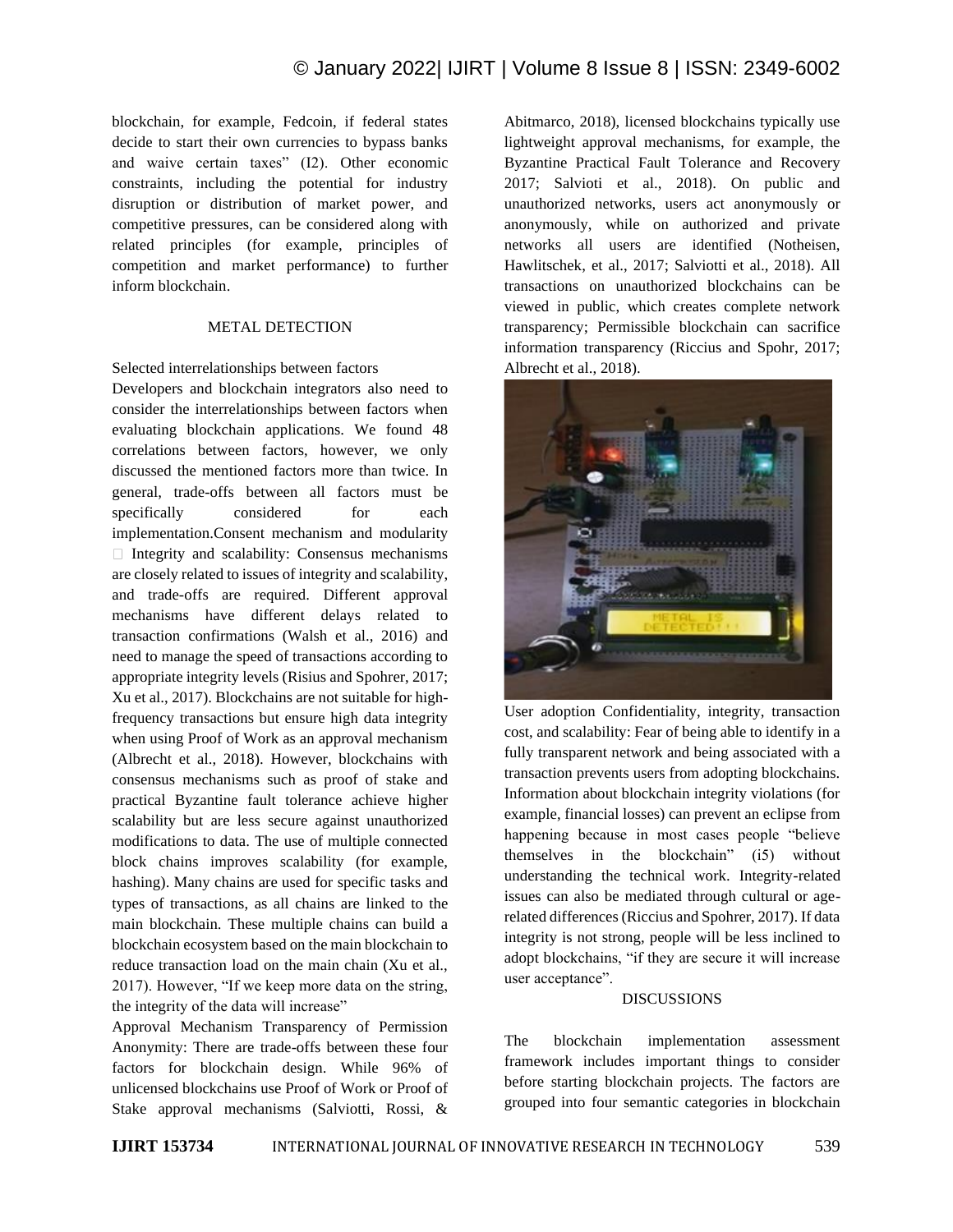suitability, blockchain design, integration between organizations, and implementation environment. First, the benefits of blockchain implementation - integrity, reliability, and availability - and challenges transaction costs, scalability, and confidentiality - and inconsistencies with project requirements must be weighed. Second, the five blockchain design components — approval mechanism, anonymization, transparency, authorization, and modularity — can be combined into different blockchain designs to maximize benefits and minimize challenges. Third, blockchain-based systems must be integrated into organizational processes, which requires governance, user adoption, and the interaction between the blockchain and other information systems. Fourth, the blockchain must be compatible with its implementation environment, including compliance with regulations and other requirements specific to the ecosystem (for example, competitive pressures).

This research contributes in four ways based on scientific knowledge. Previously, previous research on blockchain suggested computer science (Glasser and Beisenberger, 2015; Walsh et al., 2016), user-related and enterprise-related factors (Glaser, 2017; Salvioti et al., 2018) but less. Yes. Consider their mutual influence. Our study complements previous research by providing clear concepts of specific blockchain evaluating factors and their interrelationships. The determinants bridge the gap between existing research centered on technology and centered around regulation in block chains and serve as the basis for further synthesis of findings. Second, we have proposed an integrated framework for evaluating blockchain implementation. The framework brings together expert insights on the development and implementation of blockchain-based systems in regulatory and environmental contexts. Third, an overview of current research can accelerate future conceptual studies in blockchain adoption across different industries (for example, case studies, expert interviews, Delphi studies) that can identify new interrelationships between factors not addressed in the current literature. Fourth, further analysis.Theoretical and empirical results in various industries will allow the development of blockchain performance and measurement indicators, which will be useful in reducing the prevailing uncertainty about the commercial value of the blockchain.

Our research contributes to practice by providing a detailed set of factors that may influence implementation outcomes. We have proposed an integrated framework for evaluating blockchain applications that is useful for practitioners to gain knowledge about key factors before starting projects. For example, our manuscript highlights blockchain designs other than the widely known public blockchain, which are useful if a public blockchain is impossible. For many projects, companies should consider implementing private blockchains that store information more predictably and confidentially than public blockchains. Private blockchains lose the advantages of fully decentralized networks; However, they keep updated data with an unchanging history of changes available to all network members. In addition, the framework can support project management by providing project teams with the necessary expertise and insights into objective KPIs for blockchain projects.

This study is not without limitations. First, we focus on the blockchain as a type of distributed account where a persistent transaction history is kept in blocks. Other types of distributed computations, for example, directed non-periodic graphs (IOTA) are beyond the scope of the manuscript. Second, we don't go into the technical details of blockchain factors. For example, our discussion of honesty can go into more detail about encryption algorithms. Cryptographic algorithms must also be exchanged or strengthened with increased processing power once attackers or exploits are detected. However, this seems appropriate because our goal was to provide an overview of the factors that can guide projects that take into account blockchain users. Future research may duplicate our research approach with more scientific or industrial data to refute or disprove our findings. Identification of additional blockchain evaluation factors expands the use of the developed framework. In addition, future research can expand the proposed concepts for specific industries, markets, and countries. Studies in different industry contexts will allow the development of appropriate measurement and performance indicators for blockchain systems. This, in turn, will reduce the current uncertainty

#### **CONCLUSION**